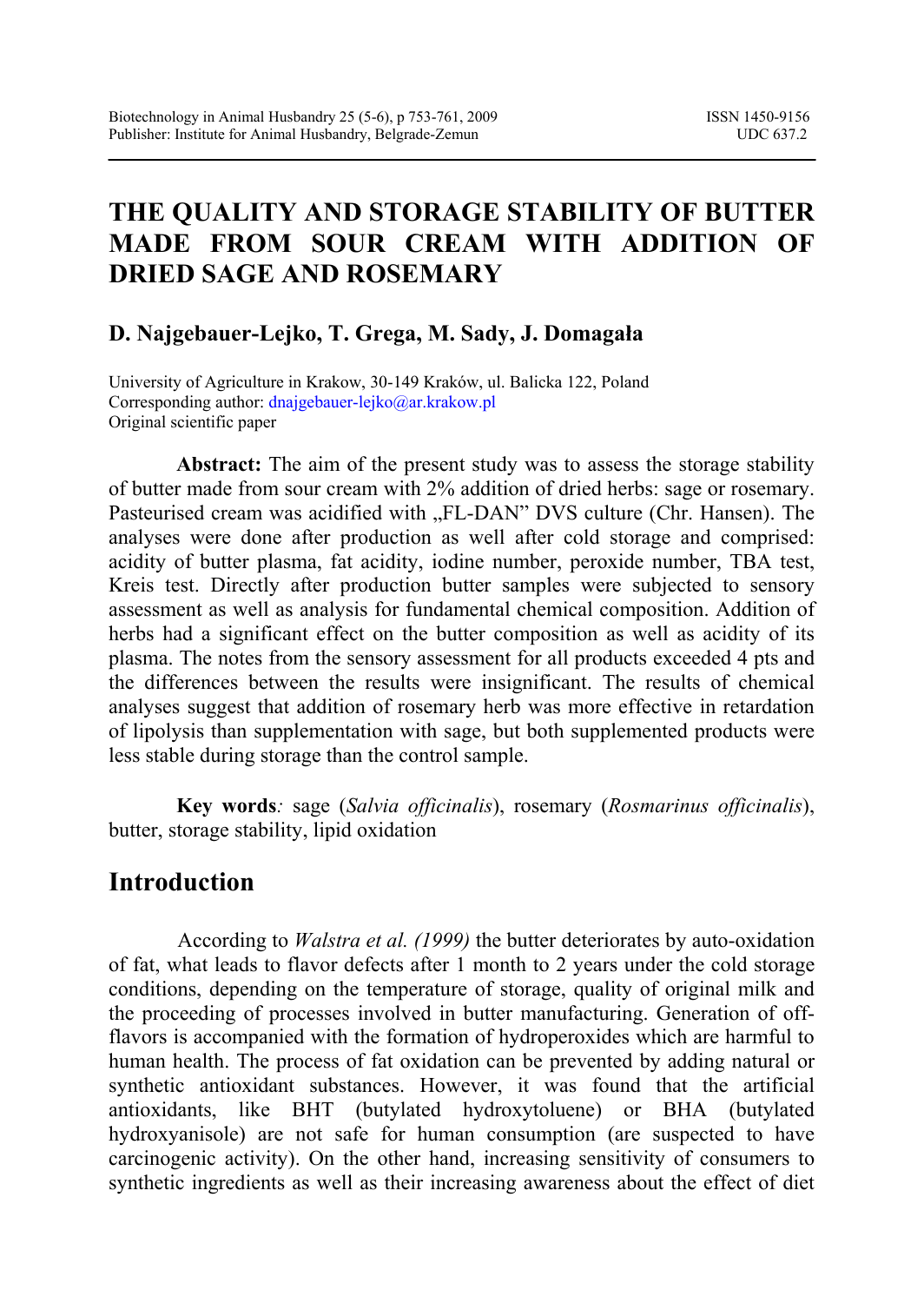on their health contributed to the increasing trend to use natural additives for the stabilization of fat-containing foodstuffs.

Spices and herbs are known to posses a great potential as the natural antioxidants in food. Sage (*Salvia officinalis*) and rosemary (*Rosmarinus officinalis*) extracts are one of the most widely used for that purpose *(Özcan, 2003; Rižnar et al., 2006; Shiota et al. 1999)*. Their strong antioxidant properties are attributed to high content of phenolic components. The active substances found in rosemary are: monoterpenes (eteric oils), diterpene phenols (carnosic acid, carnosol, rosmanol, epirosmanol, isorosmanol, methyl carnosate), phenolic acids (rosmarinic acid), flavonols and triterpene acids (ursolic acid, oleanolic acids, butilinic acids) *(Rižnar et al., 2006)*. As sage belongs to the same plant family as rosemary (*Labiatae*) it contains also the same active components. The main antioxidative and antimutagenic effect of sage is more often related to the presence of such compounds like: carnosic acid, carnosol, rosmarinic acid and camphor *(Vuković-Gačić et al., 1996; Yanishlieva-Maslarova and Heinonen, 2001)*.

The strong and effective antioxidant and antimicrobial properties of rosemary and sage extracts, which comprise retardation of lipid oxidation by prolongation of the induction time and lowering the number of harmful microorganisms, were well documented in meet products and vegetable oils. These properties can be even many times stronger than those stated for synthetic antioxidants like BHA or BHT *(Estévez et al., 2007; Güntensperger et al., 1998; Lee et al., 2003; Rižnar et al., 2006; Shelef et al., 1980)*. Some authors reported also the antimicrobial and antioxidative effect of extracts and essential oils of herbs and species on butter *(Ayar et al., 2001; Farag et al., 1990; Żegarska and Rafałowski, 1997)*. On the other hand, there is lack of investigations on the effect of fresh or dried spices added directly to the food, however such products exist in the market or traditional cuisine e.g. garlic butter, sage butter. The aim of our study was an estimation of the effect of dried sage or rosemary herb additives on the chemical and sensory characteristic as well as storage stability of sour-cream **butter** 

### **Materials and Methods**

Sweet pasteurized cream (30% of fat) was purchased from local Milk Corporation. The dried herbs: rosemary and sage were purchased from local shop with healthy food.

Before churning, the cream undergone souring (2% of FL-DAN Chr. Hansen DVS culture), temperature treatment: temp. 16°C/ 3-4 h, temp. 8°C/9-10 h and temp. 11-14 °C until churning. The churning was conducted in periodical, conical churns filled to 40% with cream. After the butter grains reached the diameter of 2-4 mm (30-40 min) the butter milk was drained off and the grains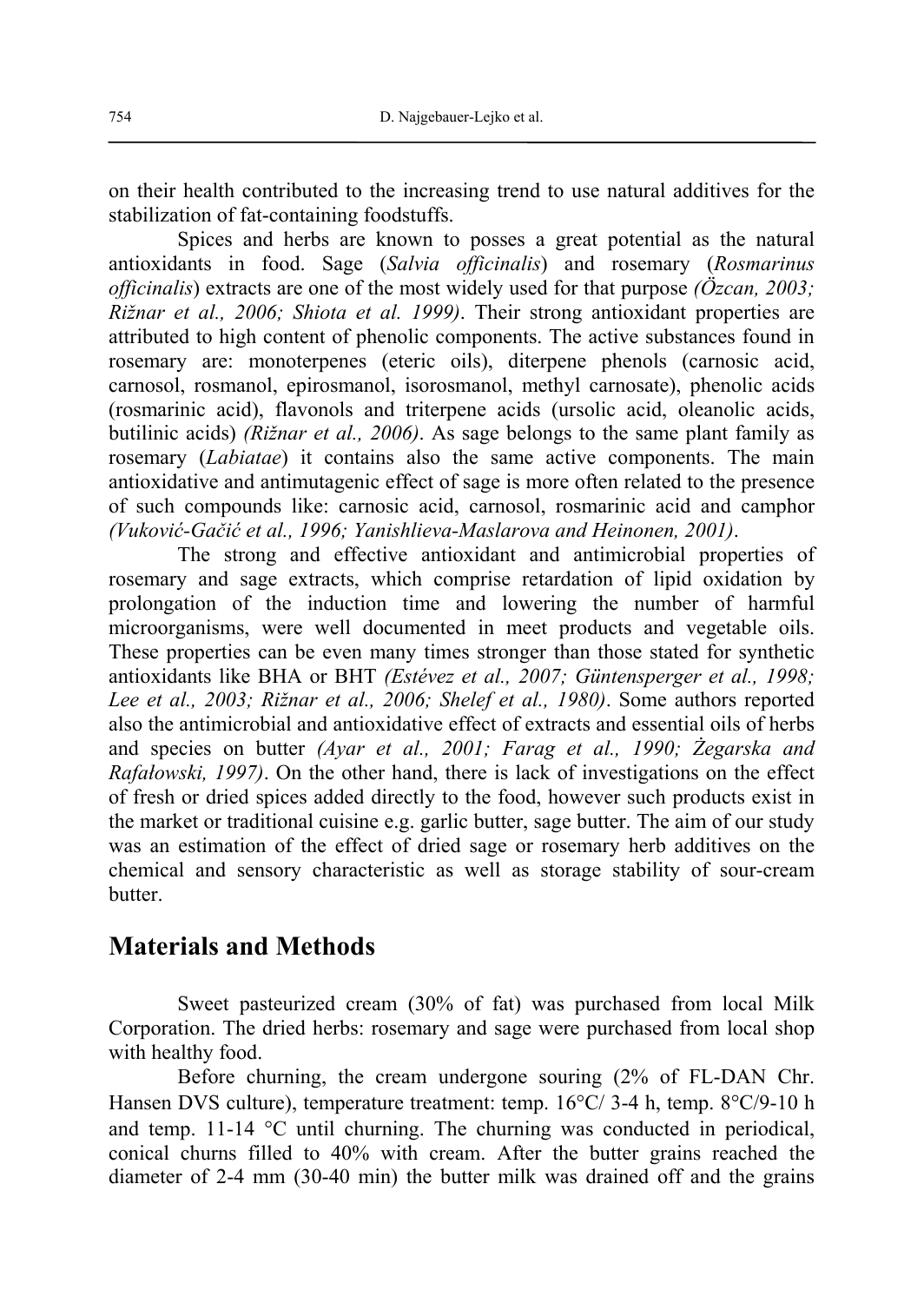washed three times with water and hand worked to reach the proper dispersion of water droplets which was checked using "Dysperwod" test papers. The butter mass was then divided into three parts: one was mixed with 2% of dried rosemary herb, the second one – with the respective additive of sage and the third was left without any additives (called "natural butter"). The butter samples were packed and stored at 4ºC.

Directly after production the butter samples were subjected to the assessment of basic chemical composition and sensory evaluation. Other analyses were conducted every month for 5 months in two replicants and in two series.

The water, non-fat solids and fat contents were assessed by the routine Kohman method *(Zmarlicki, 1978)*. Sensory evaluation was conducted on the basis of 5-point (1-5 pts) hedonic scale with the following parameters being assessed: flavor, color, taste and consistency by 5 trained panelists (students and academic staff).

Acidity of plasma (pH) as well as acidity (expressed as acid degrees i.e. ml 1 N NaOH/100 g of fat) and peroxide number (mmoles  $0<sub>2</sub>/kg$  of fat) of butter fat were conducted by the procedure described in *PN-A-86207 (1980)*. The iodine number was determined using Hanus method. The Kreis test was performed by the procedure described by *Budsławski (1973)*. Thiobarbituric test (TBA) was carried out as follows:  $2 \pm 0.01$ g of butter fat was placed in the test tubes, then 8 cm<sup>3</sup> of distilled water, 6 cm<sup>3</sup> of thiobarbituric reagent and 3 cm<sup>3</sup> 20% thrichloroacetic acid were added. After mixing, the tubes were placed in boiling water bath and left for 20 minutes. After cooling in cold water the liquid in tubes was adjusted to the volume of 20 cm<sup>3</sup> with distilled water. The aqueous, pink layer was then collected and the absorbance was measured at the 533 nm against the blank sample (reagents without butter fat) prepared simultaneously.

Obtained results were subjected to statistical analysis with Statistica 7.0 (StatSoft) software. En effect of rosemary and sage additives and time of storage was estimated on the basis of two-way analysis of variance and the differences between arithmetic means of the results were determined based on Duncan test at the significance levels of  $p \le 0.05$  and  $p \le 0.01$ .

#### **Results and Discussion**

The chemical composition and the results of sensory evaluation of three kinds of butter are given in the table 1. All examined butter samples were characterized with the fat and water contents which met the Polish requirements for the unsalted butter of extra class (fat content  $\geq 82\%$ ; water content  $\leq 16\%$ ). Rosemary and sage butters contained significantly higher non-fat solids content. They contained also lower levels of fat and water and the differences, with one exception, were also significant. The notes from the sensory evaluation for all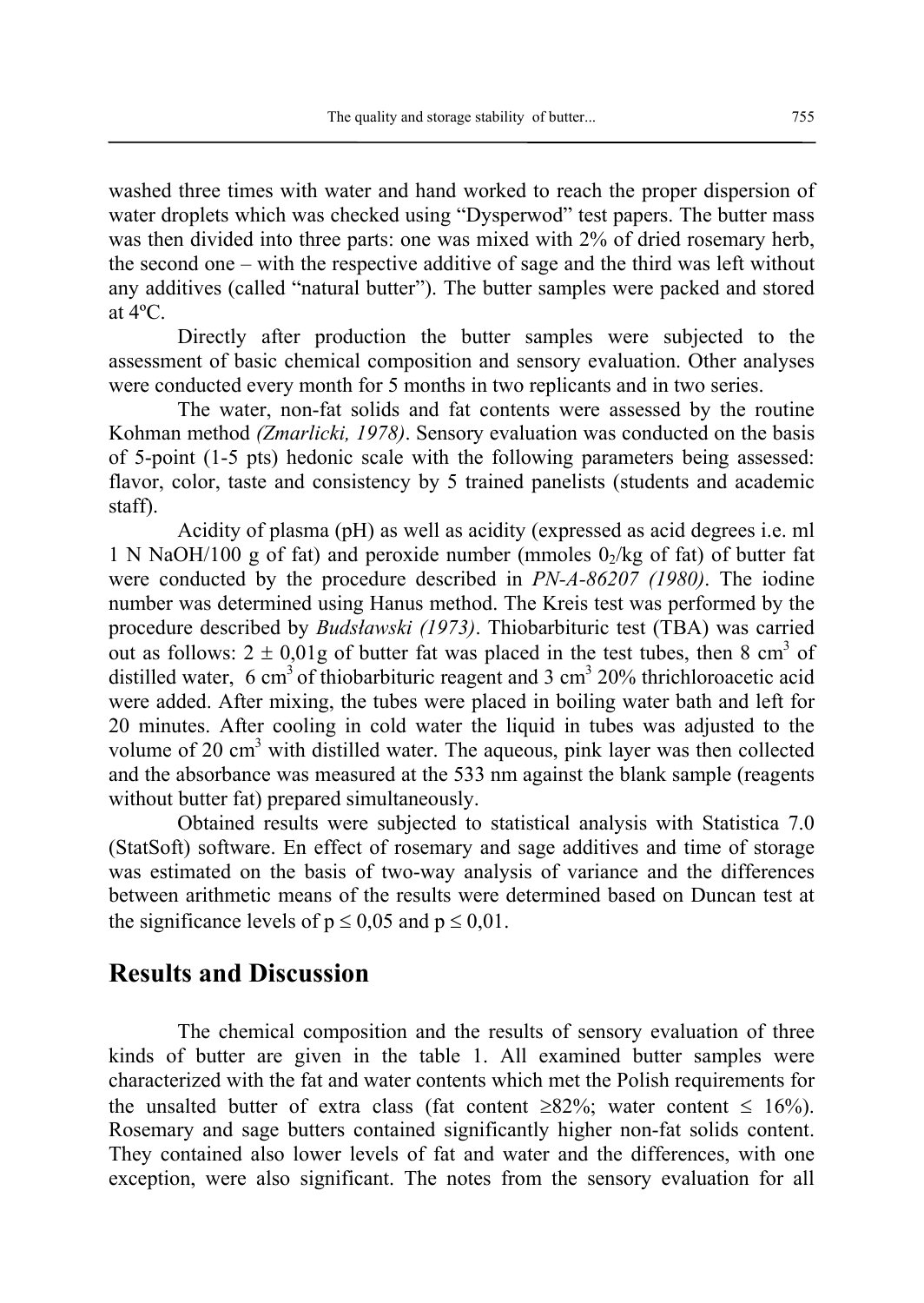products exceeded 4.50 pts and there was no significant difference between the results.

| Composition              | Butter kind                     |                               |                               |  |  |
|--------------------------|---------------------------------|-------------------------------|-------------------------------|--|--|
| $\lceil\% \rceil$        | natural                         | with rosemary                 | with sage                     |  |  |
| Fat                      | $86.89 \pm 1.74$ <sup>ab</sup>  | $84.05 \pm 0.29$ <sup>a</sup> | $83.85 \pm 1.68^{\text{b}}$   |  |  |
| Water                    | $12.99 \pm 0.36$ <sup>a</sup>   | $12.65 \pm 0.17$              | $12.40 \pm 0.26$ <sup>a</sup> |  |  |
| Non-fat solids           | $1.02 \pm 0.29$ $\overline{AB}$ | $3.07 \pm 0.45$ <sup>A</sup>  | $3.30 \pm 0.12$ <sup>B</sup>  |  |  |
| Sensory evaluation [pts] | $4.65 \pm 0.07$                 | $4.62 \pm 0.08$               | $4.56 \pm 0.11$               |  |  |

Table 1. Chemical composition and sensory evaluation of butters ( $x \pm SD$ ,  $n = 4$ )

<sup>A, B</sup> mean values in rows followed by the same letters are significantly different at  $p \le 0.01$ ;

<sup>a, b</sup> mean values in rows followed by the same letters are significantly different at  $p \le 0.05$ ;

| Table 2. Least square means of the chemical analyses of butter plasma and fat in dependence on |  |  |
|------------------------------------------------------------------------------------------------|--|--|
| the herb additive and storage time                                                             |  |  |

| Parameter                                | Butter kind |           |           | Time of storage [months] |            |              |            |            |             |
|------------------------------------------|-------------|-----------|-----------|--------------------------|------------|--------------|------------|------------|-------------|
|                                          | N           | R         | S         | $\Omega$                 |            | 2            | 3          | 4          | 5           |
| pH of plasma                             | 4.57        | 4.82      | 5.19      | 4.74                     | 4.89       | 4.85         | 4.99       | 4.95       | 4.76        |
|                                          | A           | A         | A         | ABa                      | ab         | $\mathbf{c}$ | ACc        | <b>BD</b>  | CDb         |
| Iodine number                            | 30.78       | 30.37     | 30.94     | 31.45                    | 32.72      | 32.38        | 26.82      | 29.88      | 30.92       |
| [g $J_2/100g$ fat]                       |             |           |           | A                        | Ba         | C            | ABCDb      | ab         | D           |
| Fat acidity                              | 1.83        | 2.12      | 3.72      | 2.09                     | 1.87       | 2.03         | 2.63       | 3.40       | 3.32        |
| [acid degrees]                           | A           | B         | AB        | AB                       | CDa        | EFb          | abc        | ACEcd      | <b>BDFd</b> |
| Peroxide<br>number<br>[mM $O_2$ /kg fat] | 1.30<br>A   | 2.27<br>A | 2.71<br>A | 1.59<br>Aa               | 0.00<br>AB | 3.63<br>AB   | 2.70<br>Ba | 0.37<br>AB | 4.28<br>AB  |
| TBA $[A_{530}]$                          | 0.12        | 0.07      | 0.06      | 0.15                     | 0.06       | 0.03         | 0.02       | 0.07       | 0.16        |
|                                          | Aa          | a         | A         | <b>ABCD</b>              | AE         | ВF           | CGa        | DHa        | <b>EFGH</b> |

A, B, C, D, E, F, G, H – mean values in rows followed by the same letters are significantly different at  $p \leq 0.01$ :

a, b, c, d – mean values in rows followed by the same letters are significantly different at  $p \le 0.05$ ;

N - natural butter; R - butter with rosemary; S - butter with sage.

Table 2 presents the results of two-way analysis of variance of the chemical analyses of butter plasma and fat as affected by the herb additive and storage time. All examined parameters, except iodine number, were highly influenced by the butter kind. Generally, the addition of dried herbs resulted in higher pH of plasma, higher acidity and peroxide number of butter fat but with lower level of the substances reacting in TBA test.

The butters with herbs, especially with sage, were characterized with higher pH of plasma when compared to the natural butter (Figure 1). It may indicate the inhibitory effect of herbs on the lactic acid bacteria growth, which was also reported by *Ayar et al. (2004)*. The level of this parameter remained almost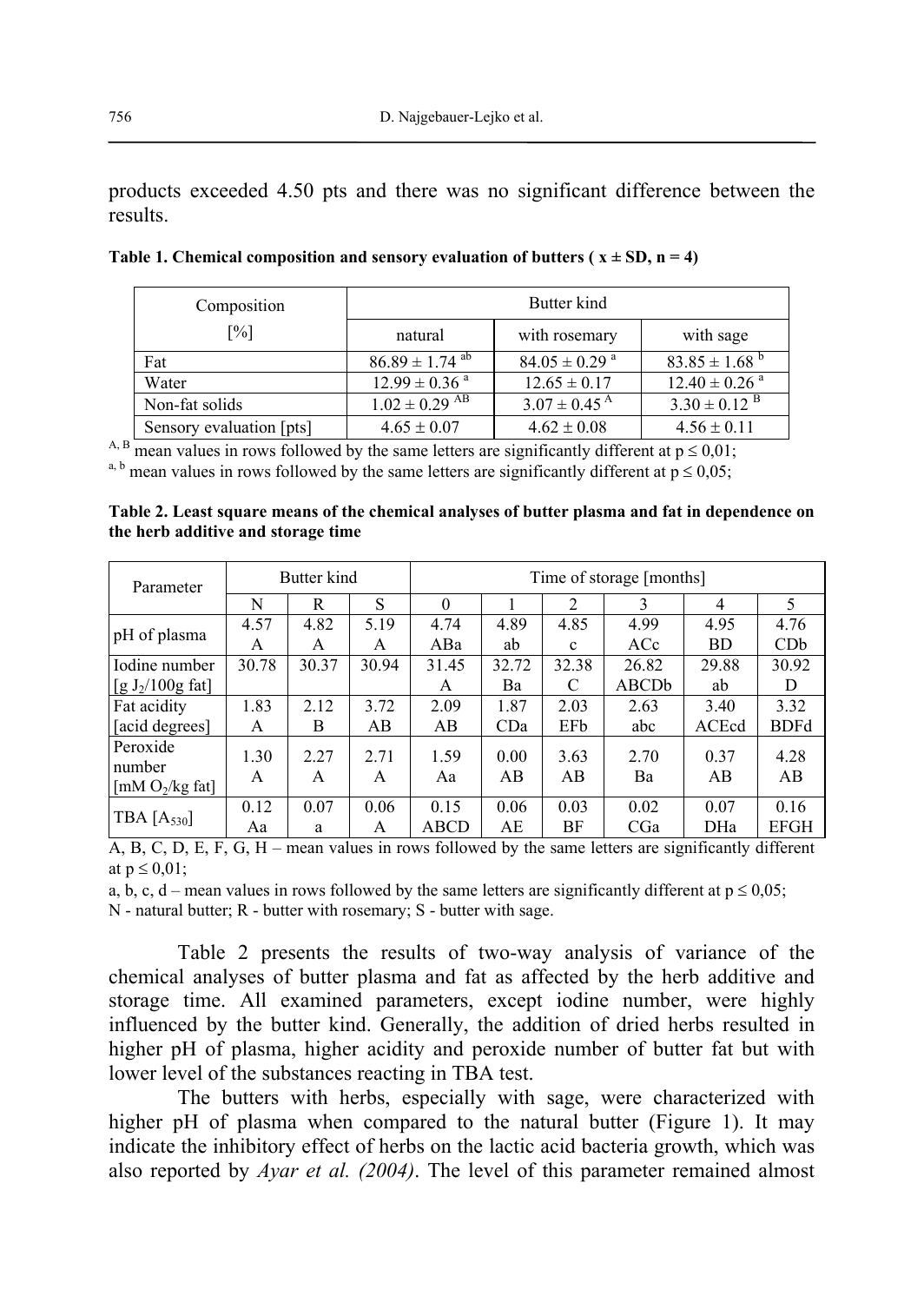unchanged during the whole experimental period and was placed in the down region of the required range of 4.5-6.9 (PN-A-86207:1980).



**Figure 1. The effect of the butter kind and storage time on the plasma pH** 

**Figure 2. The effect of the butter kind and storage time on the fat acidity** 



Degree of lipolysis expressed as fat acidity fluctuated only in the narrow range during the experiment for the natural and rosemary butters (Figure 2). On the other hand, sage butter was much more susceptible to lipolysis, which rapidly accelerated after the second month of cold storage, reaching the value of 5.8 after five months of keeping at 4°C. In the case of the butter without herbs it did not exceed 2 acid degrees which is the limiting value according to the obligatory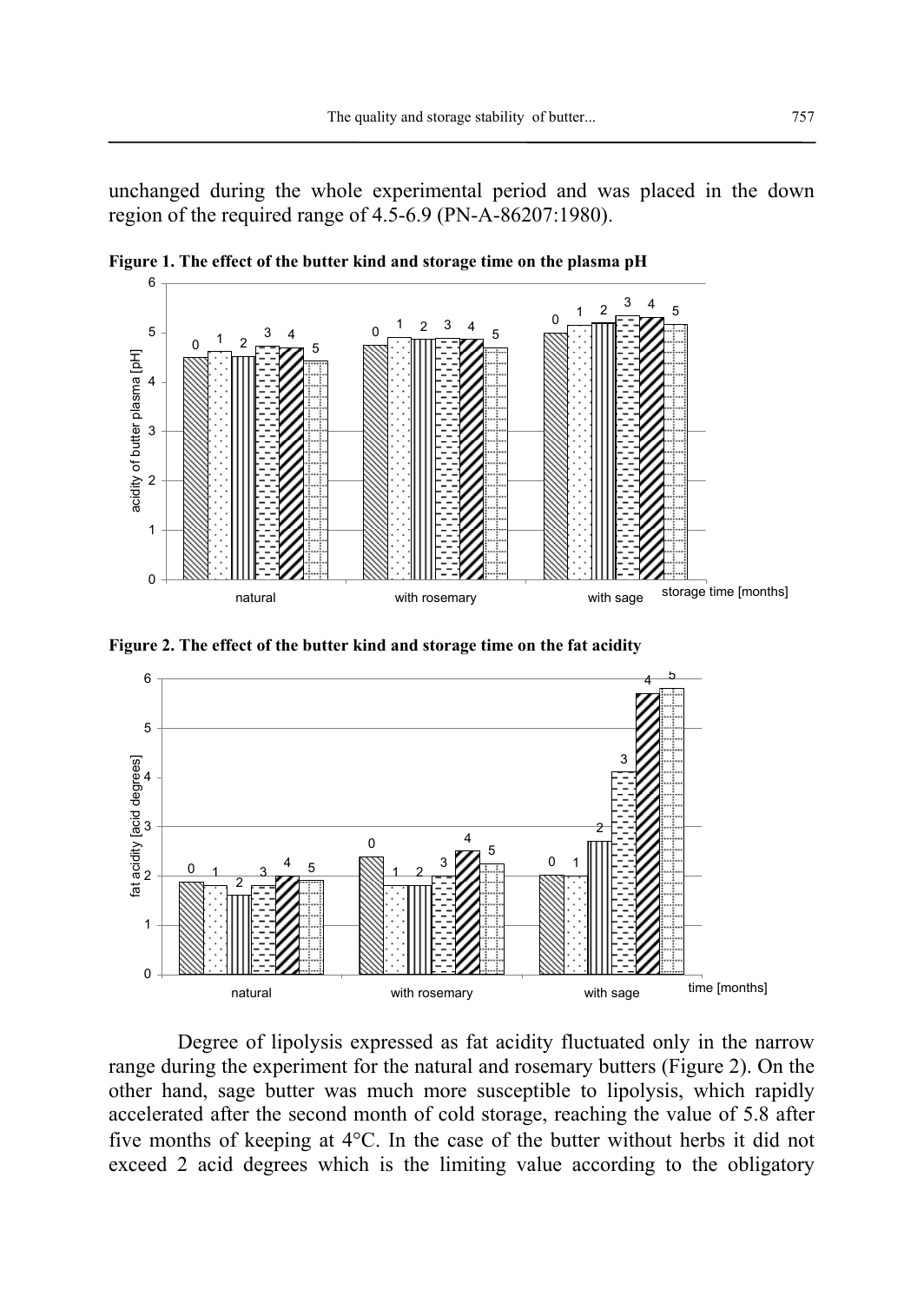requirements *(Commission Regulation (EC) No 2771/1999)*. The investigations of *Jasińska and Wąsik (2005)* revealed that savory added to the butter resulted in significantly higher lipid acidity during the cold storage.

The study of *Żegarska and Rafałowski (1997)* revealed that addition of the ethanolic extract of sage in the amount of 0.1-0.2 to the sweet cream directly before churning affected lower level of peroxide value during storage of butter or butter fat at 20 and 60 °C, respectively. Also methanolic extracts of sage, rosemary and oregano were effective in retardation of oxidation (TBA test, peroxide value) and lypolisis (FFA) processes in butter *(Ayar et al., 2001)*. In our investigations we stated lower level of peroxides only for rosemary butter during the first month of storage (Figure 3). Generally, the herb additives did not prevent the oxidation of butter.

**Figure 3. The effect of the butter kind and storage time on the peroxide number value** 



The TBA test measures the concentration of secondary oxidation products i.e. aldehydes (mainly malonoaldehyde) and ketones *(Farag et al., 1990)*. Generally, the sage and rosemary butter exhibited much more lower level of TBA reacting substances (TBARS) than the natural butter (Figure 4). It is consisted with the results obtained by *Shahidi et al. (1995)* for comminuted pork system, who stated that the ground sage and rosemary inhibited the formation of TBARS by more than 10% over 21-days storage at 4°C.

The negative results of Kreis test indicate the absence of aldehydes generating off-flavors.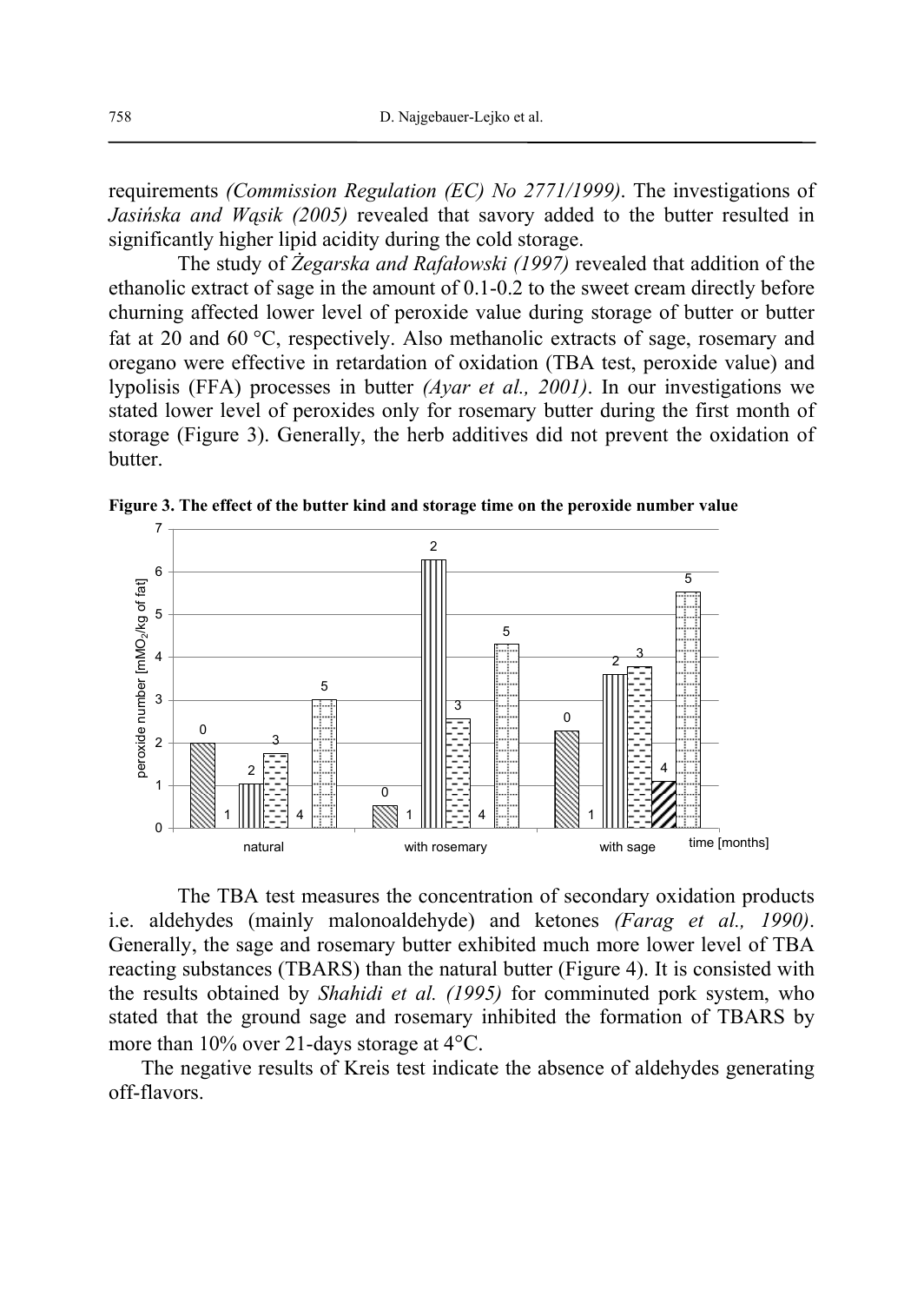

**Figure 4. The effect of the butter kind and storage time on the TBA test results**

The obtained results suggest that the addition of dried sage and rosemary to the sour-cream butter did not prevent the lipolysis and formation of peroxides during cold storage. The microbial instability of herbs and species seem to be the major problem. Moreover, the antioxidant and antimicrobial action of essential oils and extracts is much more effective because they contain concentrated antioxidant substances. The herb butter should be consumed freshly prepared and rather as the component of cooked or baked (thermally treated) meal than for bread spreading.

### **Conclusion**

- Rosemary and sage addition significantly affected the chemical composition of the butter, pH of plasma as well as changes in butter lipids during storage.
- The obtained results suggest that the addition of dried sage and rosemary to the sour-cream butter did not decrease the fat acidity and peroxide number during cold storage.
- The results of TBA test revealed that the sage and rosemary butters contained significantly lower concentration of secondary products of oxidation i.e. aldehydes (mainly malonoaldehyde) and ketones than the butter without herbs.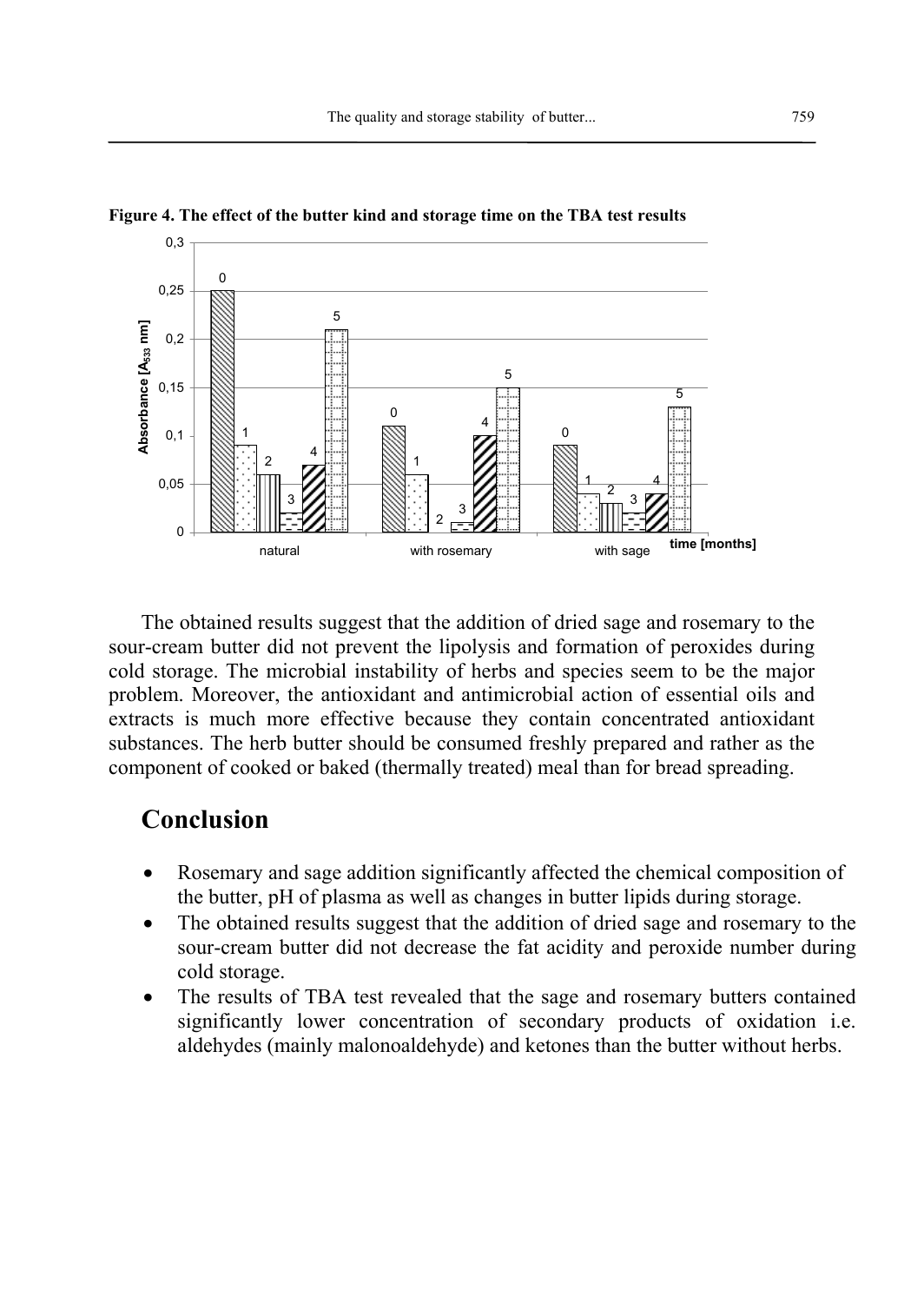# **Kvalitet i stabilnost tokom skladištenja putera napravljenog od kisele pavlake sa dodatkom sušene žalfije i ruzmarina**

*D. Najgebauer-Lejko, T. Grega, M. Sady, J. Domagała* 

## **Rezime**

Dodavanje puteru antioksidativnih supstanci je jedan od najjednostavnijih načina za sprečavanje procesa pogoršanja, odn. propadanja tokom čuvanja. Prirodni antioksidansi kao što su različite biljke i začini se preporučuju jer su bezbedni, efikasni i tradicionalno se koriste u pripremi hrane. Najčešće korišćeni u ovu svrhu su alkoholni ekstrakti ili etarska ulja žalfije i ruzmarina, koji se karakterišu dobro dokumentovanim antioksidantskim i antimikrobiološkim dejstvom.

Cilj ovog istraživanja je bio da se oceni stabilnost putera napravljenog od kisele pavlake sa 2% dodatih sušenih biljaka (žalfija i ruzmarin), u uslovima skladištenja. Pasterizovana pavlaka je ukiseljena dodavanjem kulture "FL-DAN" DVS (Chr. Hansen). Svi ogledi su urađeni u dve serije i sa ponavljanjem. Analize su se sastojale od: pH plazme putera, kiselost masti, Kreis test, jodni i peroksidni broj, TBA test. Neposredno nakon proizvodnje uzorci putera su podvrgnuti senzornoj analizi kao i analizi osnovnih hemijskih sastojaka.

Dobijeni podaci su pokazali da je dodavanje žalfije i ruzmarina imalo signifikantan uticaj na nivo nemasnih čvrstih materija, masti i sadržaj vode. Senzorne ocene putera za sve proizvode su bile više od 4.50 poena i nije bilo signifikantnih razlika između dobijenih rezultata. Puter koji je sadržavao biljke, posebno puter sa žalfijom, je imao veću pH vrednost plazme u poređenju sa običnim puterom, što ukazuje na inhibitorni efekat biljaka na bakterije mlečne kiseline. Dodavanje sušene žalfije i ruzmarina u puter od kisele pavlake nije uticalo na povećanje kiselosti masti i peroksidni broj tokom perioda skladištenja. S druge strane, TBA test je pokazao da puter sa žalfijom i ruzmarinom karakteriše niži nivo sekundarnih proizvoda oksidacije, odn. aldehida (uglavnom malon aldehid) i ketona za razliku od putera bez dodatih biljaka.

## **References**

AYAR A., ÖZCAN M., AKGÜL A., AKIN N. (2001): Butter stability as affected by extracts of sage, rosemary and oregano. Journal of Food Lipids, 8, 1, 15-25. BUDSŁAWSKI J. (1973): Badanie mleka i jego przetworów. PWRiL, Warszawa.